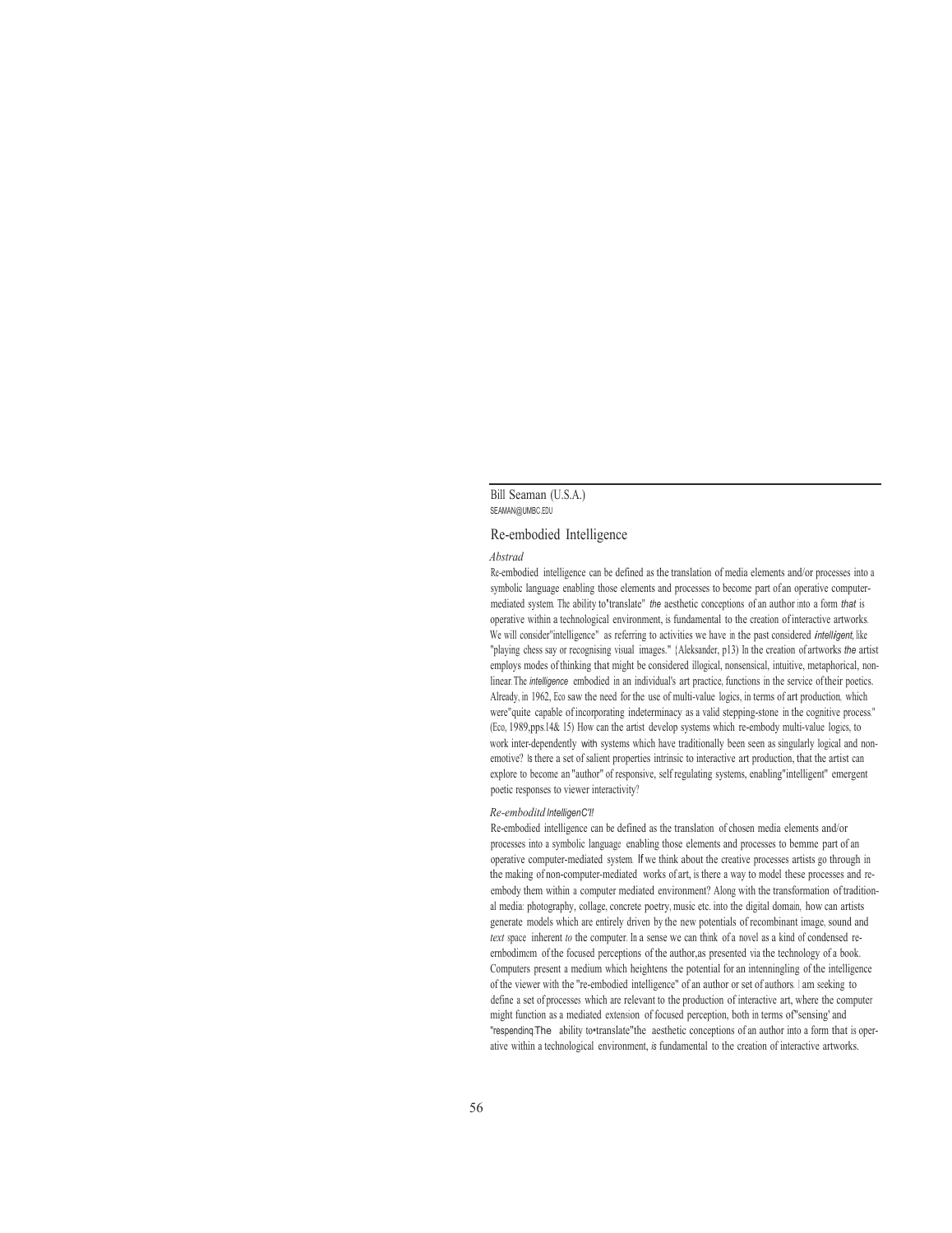A worl< of art am be seen as a ccntainer or vehicle of content. It contains the artifacts of thought and/or action of *the* artist As worl<s of art are authored that explore'operable" media, technological environments which enable *the* generation of emergent content open up entirely new fields of poetic investigation. We could think of these technological artworl<s as self-organising synthetic organisms which generate new vehicles of content based on a series of rule based procedures. These processes can reflect and embody the poetic sensibilities of the artist and function as a sensual extension of *those* sensibilities. It is intersting to note that Alan Turing speaks of•input" and "output" organs in his *Turing*'s ACE Report of 1946 (Turing, 1986), suggesting notions of sensing in the discussion of an Automatic Computing Engine.

Computers function via code. We can look at the code in terms of a series of'authored' layers on a number of levels. We start at the bottom, with assembly language, we then have various other logical layers which now enable the construction of an upper layer of code which metaphorically floats on the surface of the system, being potentially non-hierarchical as well as non-linear. One can examine media objects as having a punning functionality; outwardly to the viewer, these media elements are carriers of content; inwardly- these elements enable the functionality of symbolic logic. I am examining computers as being expressive vehicles, propagating operative poetic elements via this series of interdependent levels of responsive 'code' authoring.

The genealogy of such ideas can be historically traced. One could *say* that it was *the* intersection of poetics and mathematical logic which enabled the intuition in Ada Lovelace that eventually led to what came to be called computer programming. In the year 1842, in her Notes by The Translator written to clarify the worl< Sketch Of the Anolytico Engine Invented by Charles Babbage which was authored by L F.Menabrea, Ada Augusta, Countess of Lovelace, made some very enlightened remarks.

"The Analytical Engine is an embodying of *the* science of operations, constructed with particular reference to abstract number as the subject of those operations ... Again, it *[The Analytical Engine, emphasis the author]* might act upon other things beside number were objects found whose mutual fundamental relations could be expressed by those of the abstract science of operations, and which should be also susceptible of adaptions to the action of the operating notation and mechanism of the engine. Supposing for instance, that the fundamental relations of pitched sounds in *the* science of harmony and of musical composition were susceptible of such expressions and adaptions, the engine might compose elaborate and scientific pieces of music of any degree of complexity or extent ... It may be desirable to explain, that by the word operation, we mean any process which alters the relation of two or more things, be this relation of what kind it may.This is the most general definition and would include all subjects in the universe." ([Lovelace as found in ]Babbage, 1961, p.249)

I find it fascinating that one of the first remarks related to computer programming would be to suggest that such mechanisms could become the vehicle of aesthetic inquiries.

In interactive wooo, viewers access processes which have been specifically authored enabling them to interact with the system which houses them. Emergent content can be generated as a product of this interaction. It is now possible to author interactive art worl<s that exhibit"intelligent" responsiveness to viewer input. In *Thinking Machines, The Search for Artifidol /nrelligence* by Igor Aleksander and Piers Burnett, the authors state:

·Rather than becoming embroiled in the controversies which surround the nature of human intelligence, the practitioners of artificial intelligence have generally chosen to define their goals in empirical or operational terms rather than theoretical ones. An mtelhgent machine, they suggest, is able to do things which, if done by people, would be judged to require intelligence. On this basis,a definition of intelligence becomes unnecessary: The researcher simply choses a task that seems to require intelligence (playing chess say or recognising visual images) and tries to build a machine that can accomplish it.' (Aleksander, p13)

In this case, I am suggesting that the creation of works of art, which are intelligently responsive to viewer input, are thus edubmnq a form of intelligence hke Aleksander and Burnett I also choose to leave the definmon of "mtelhgence" open. Here, "intelhgence" will be explored in the context of a new form of poetic censtrucnon which I call.Recombinant Poetics." 1 Artworks which explore'Recombinant Poetics' are characterised by the interaction of a viewer with a system of meaning which carries compressed potential meaning constructed of operative language, image and sound elements within an authored technological environment. The term •Recombinant Poetics' coined by the author in 1995, utilises the concept of recombinant DNA in a metaphorical manner, referring to technologically manipulated modules of sound, image and text which are'spliced' and/or recombined.

In works ofart, processes which enable•intelligenr responsiveness within a computer-mediated system, may take many different forms, each related to the vision of the individual artist. In this way, the definition of'intelligence" can be slightly different than the machine•intelligence• associated with Al,although it would be inclusive of the definition mentioned above.An art work can intelligently explore nonsense, paradox, shifting fluid states of meaning, intentional displacement, sarcasm, irony,

specific sonic qualities, poetic language/image/sound relations etc.Areas which might be seen as too difficult or absurd to tackle under the auspices of Artificial Intelligence. For me, these areas of artistic investigation represent a rich exploration of potential content and exemplify machine-mediated intelligence.

As stated above, the translation of specific aesthetic processes into an operative computer-mediated form can be facilitated through modelling. In recent worl<s I have modelled the artistic processes of writing a sentence in *The ExquisiteMechanism of Shivers*, 1 of writing short poems in *Passage Sets I One Pulls Pivots or tne Tip Of rhe Tongue,3* and of constructing virtual "installations' or 30 Image/Sound/Text worlds in my work *The World Generator I rhe Engine of Desire.4* The responsiveness of these works, to viewer interaction, could be considered"intelligent" based on the definition presented above. The machine functions as a vehicle of my sensibilities which are activated and explored by the participant during poetic construction and navigation, enabfing various levels of inter-authorship. I have •translated• models of particular processes, incorporating chosen/constructed recombinant elements, so that they can be explored within operative computer-mediated interactive art works. For example, In The World Generator *I* The Engine of Desire, one menu selection constructs an entire"wortd'based on a set of aesthetic parameters which have been authored by myself worl<ing in conjunction with the programmer Gideon May. It must be noted that re-embodied intelligence seeks to answer problems on an individual level of artistic production as opposed to the•universal" attempts of artificial intelligence. Thus different artists will re-embody their sensibility differently. It has been suggested *that* such a system actually functions as a re-embodied mind set Chris Dodge also observed in conversation that the goal of such a system might actually be a form of re-embodied wisdom. The intelligence embodied in an individual's art practice, functions in the service of their poetics.Already, in 1962, Eco saw the need for the *use* of multi-value logics, in terms of art production, which were"quite capable of incorporating indeterminacy as a valid stepping-stone in the cognitive process." (Eco, 1989, pps.14& 15)

# *Eco from The Open Work:*

'Toe notion of"possibility.is a philosophical canon which reflects a widespread tendency in contemporary science; the discarding of a static, syllogistic view of order, and a corresponding devolution of intellectual authority to personal decision, choice, and social context"

If a musical pattern no longer necessarily determines the immediately following one, if there is no tonal basis which allows the listener to infer the next steps in the arrangement of the musical discourse from what has physically preceded them, this is just part of a general breakdown in the concept of causation. The two-value truth logic which follows the classical aut-aut, the disjunctive dilemma between true and false, a fact and its contradictory, is no longer the only instrument of philosophical experiment.Multi-value logics are now gaining rurrency, and these are quite capable of incorporating indeterminacy as a valid stepping-stone in the cognitive process. In this general intellectual atmosphere, the poetics of the open work is particularty relevant: it posits the worl< of art stripped of necessary and foreseeable conclusions, worl<s in which the performer's freedom functions as part of the discontinuity which contemporary physics recognises, not as an element of disorienta· tion, but as an essential stage in all scientific verification procedures and also as the verifiable pattern of events in the subatomic wortd. (Eco, 1989, pps.14& 15)

Contemporary art practice is in a continuous state of redefinition. Thus, any operative contemporary definition of poetics would have to include that which the artist deems as poetic. The intention of the artist becomes central, in that speculative works of this nature may function as the computer-mediated positing of a question as well as an answer.

The definition of"embody'follows:

- *1.* to give bodily form to; to incarnate; to make corporeal;to invest with matter;as to embody the soul or spirit;a form embodied.
- *2.* to give definite, tangible, or visible form to; to make concrete; as his speech embodied democratic ideals.
- *J.* to collect and indude (material) in a book, system, statue, etc.
- *4.* to make (something) part of an organised whole; incorporate; as our ideas are embodied in the committee's report.

Synonyms: methodise, systematise, codify, incorporate, aggregate, integrate, compact, introduce, enlist, combine, comprehend.

Each of the different spokes of this definition are explored in terms of my art practice, as they are applied to the term"Re-embodied intelligence."The notion of"giving bodily form to• and •incarnating" is explored in my work in that I include my digitised voice. This presents a paradoxical examination of presence/absence as related to the sonic artefacts of the body via the presentation of emotive spoken language. Poetic language, image, and sound elements are given "definite, .. tangible"form